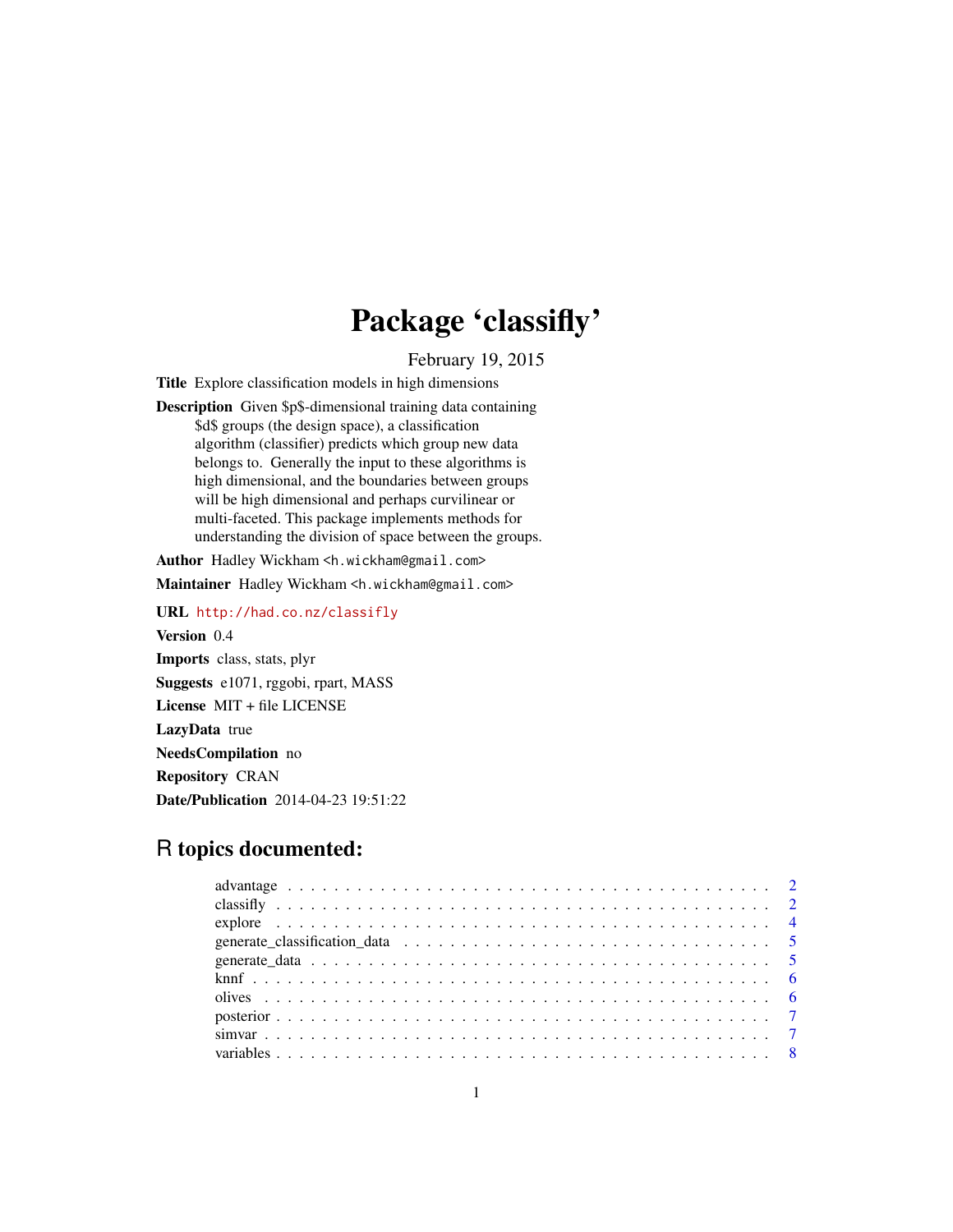<span id="page-1-0"></span> $2 \,$  classifly

#### **Index** [9](#page-8-0)

<span id="page-1-1"></span>advantage *Calculate the advantage the most likely class has over the next most likely.*

#### Description

This is used to identify the boundaries between classification regions. Points with low (close to 0) advantage are likely to be near boundaries.

#### Usage

advantage(post)

#### Arguments

post matrix of posterior probabilities

| classifly | Classifly provides a convenient method to fit a classification function |
|-----------|-------------------------------------------------------------------------|
|           | and then explore the results in the original high dimensional space.    |

#### Description

This is a convenient function to fit a classification function and then explore the results using GGobi. You can also do this in two separate steps using the classification function and then [explore](#page-3-1).

#### Usage

```
classifly(data, model, classifier, ..., n = 10000, method = "nonaligned",
  type = "range")
```
#### Arguments

| data       | Data set use for classification                                                                                                                                                                                                                                            |
|------------|----------------------------------------------------------------------------------------------------------------------------------------------------------------------------------------------------------------------------------------------------------------------------|
| model      | Classification formula, usually of the form response $\sim$ predictors                                                                                                                                                                                                     |
| classifier | Function to use for the classification, eg. 1da                                                                                                                                                                                                                            |
|            | Other arguments passed to classification function. For example. if you use svm<br>you need to use probabiltiy = TRUE so that posterior probabilities can be<br>retrieved.                                                                                                  |
| n          | Number of points to simulate. To maintain the illusion of a filled solid this needs<br>to increase with dimension. 10,000 points seems adequate for up to four of five<br>dimensions, but if you have more predictors than that, you will need to increase<br>this number. |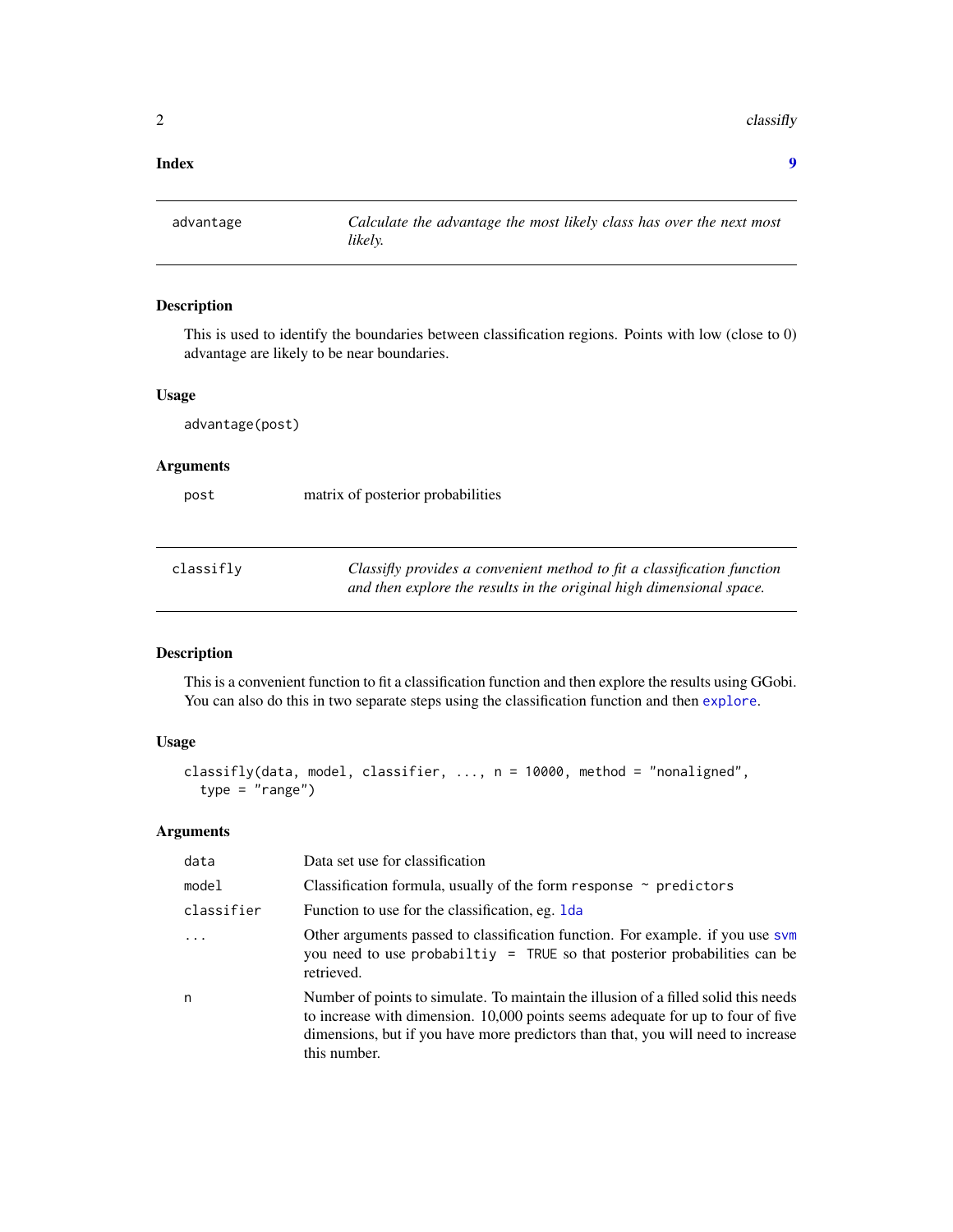#### <span id="page-2-0"></span> $\alpha$  classifly  $\beta$

| method | method to simulate points: grid, random or nonaligned (default). See simvar<br>for more details on the methods used. |
|--------|----------------------------------------------------------------------------------------------------------------------|
| type   | type of scaling to apply to data. Defaults to commmon range. See rescaler for<br>more details.                       |

#### Details

By default in GGobi, points that are not on the boundary (ie. that have an advantage greater than the 5 to brush mode and choose include shadowed points from the brush menu on the plot window. You can then brush them yourself to explore how the certainty of classification varies throughout the space

Special notes:

- You should make sure the response variable is a factor
- For SVM, make sure to include probability = TRUE in the arguments to classifly

#### See Also

[explore](#page-3-1), <http://had.co.nz/classifly>

#### Examples

```
data(kyphosis, package = "rpart")
library(MASS)
classifly(kyphosis, Kyphosis ~ . , lda)
classifly(kyphosis, Kyphosis ~ . , qda)
classifly(kyphosis, Kyphosis ~ . , glm, family="binomial")
classifly(kyphosis, Kyphosis ~ . , knnf, k=3)
library(rpart)
classifly(kyphosis, Kyphosis ~ . , rpart)
if (require("e1071")) {
classifly(kyphosis, Kyphosis ~ . , svm, probability=TRUE)
classifly(kyphosis, Kyphosis ~ . , svm, probability=TRUE, kernel="linear")
classifly(kyphosis, Kyphosis ~ . , best.svm, probability=TRUE,
  kernel="linear")
# Also can use explore directorly
bsvm <- best.svm(Species~., data = iris, gamma = 2^(-1:1),
 cost = 2^(2:+ 4), probability=TRUE)explore(bsvm, iris)
}
```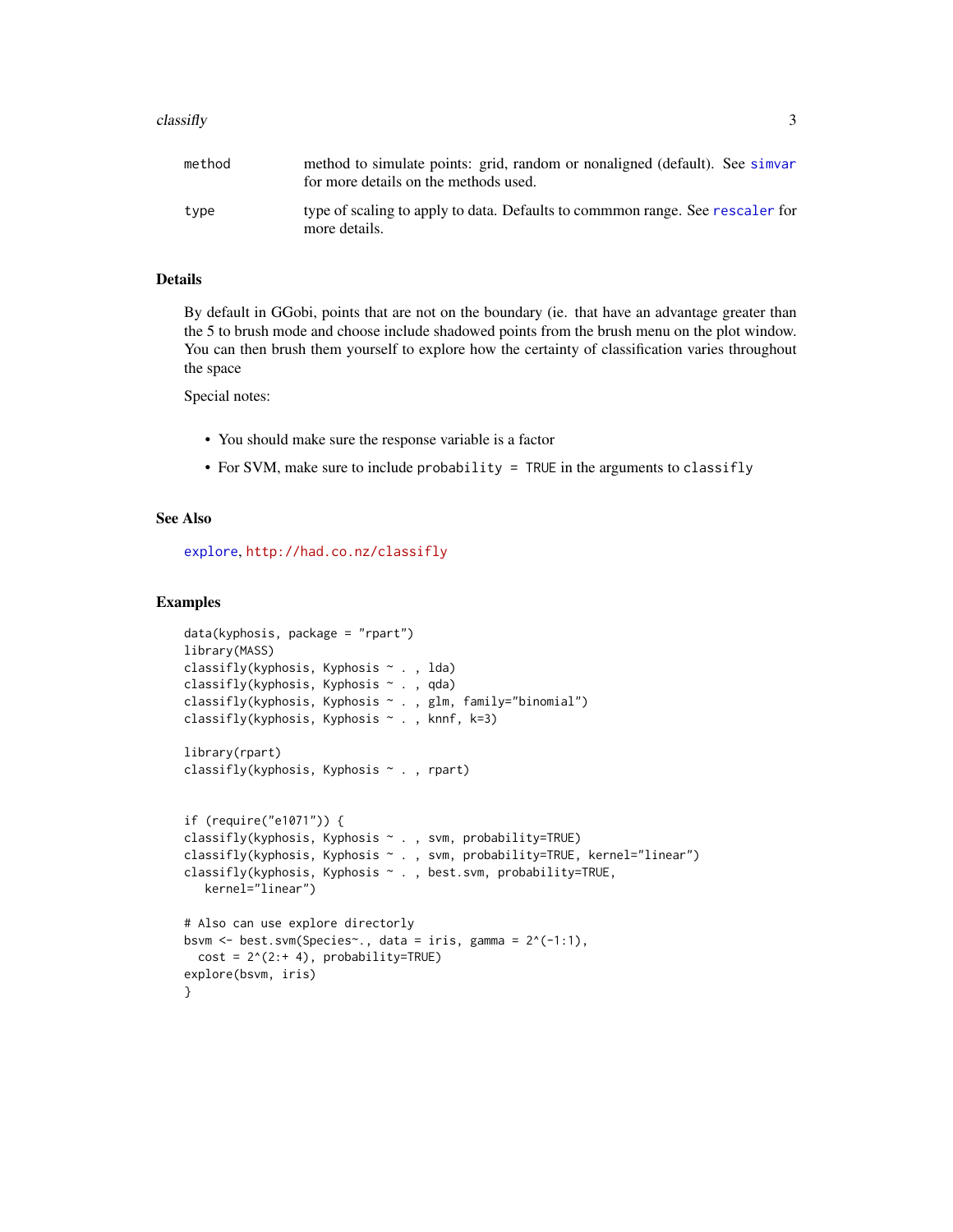<span id="page-3-1"></span><span id="page-3-0"></span>

#### Description

The default method currently works for classification functions.

#### Usage

```
explore(model, data, n = 10000, method = "nonaligned", advantage = TRUE,
  ...)
```
#### Arguments

| model     | classification object                                      |
|-----------|------------------------------------------------------------|
| data      | data set used with classifier                              |
| n         | number of points to generate when searching for boundaries |
| method    | method to generate points, see generate_data               |
| advantage | only display boundaries                                    |
|           | other arguments not currently used                         |

#### Details

It generates a data set filling the design space, finds class boundaries (if desired) and then displays in a new ggobi instance.

#### Value

A [invisible](#page-0-0) data frame of class classifly that contains all the simulated and true data. This can be saved and then printed later to open with rggobi.

#### See Also

[generate\\_classification\\_data](#page-4-2), <http://had.co.nz/classifly>

#### Examples

```
if (require("e1071")) {
bsvm <- best.svm(Species~., data = iris, gamma = 2^(-1:1),
  cost = 2^(2:+ 4), probability=TRUE)
explore(bsvm, iris)
}
```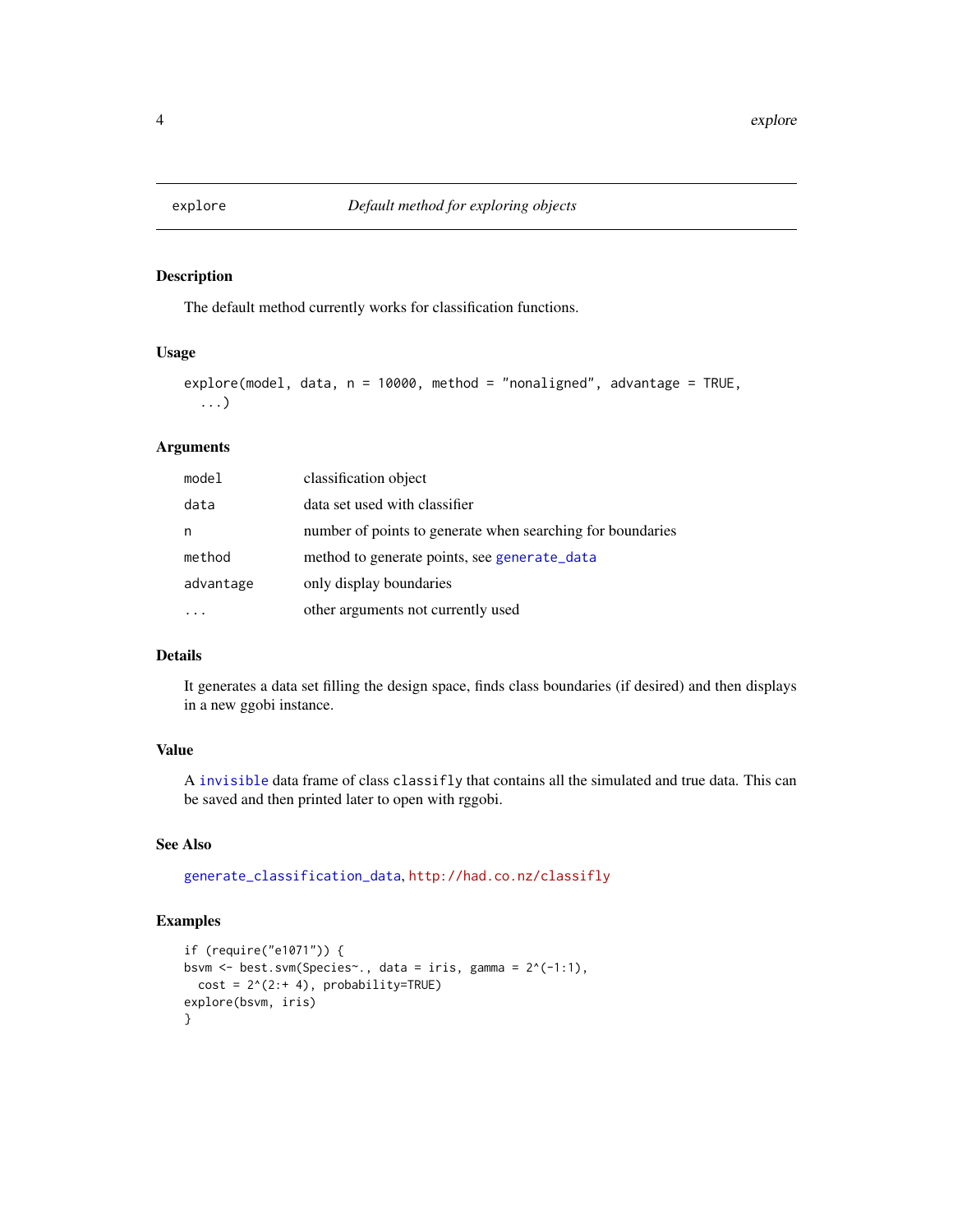<span id="page-4-2"></span><span id="page-4-0"></span>generate\_classification\_data

*Generate classification data.*

#### Description

Given a model, this function generates points within the range of the data, classifies them, and attempts to locate boundaries by looking at advantage.

#### Usage

```
generate_classification_data(model, data, n, method, advantage)
```
#### Arguments

| model     | classification model                                                                                                                                                    |
|-----------|-------------------------------------------------------------------------------------------------------------------------------------------------------------------------|
| data      | data set used in model                                                                                                                                                  |
| n         | number of points to generate                                                                                                                                            |
| method    | method to use, currently either grid (an evenly spaced grid), random (uniform<br>random distribution across cube), or nonaligned (grid + some random peturba-<br>tionb) |
| advantage | if TRUE, compute advantage, otherwise don't                                                                                                                             |

#### Details

If posterior probabilities of classification are available, then the [advantage](#page-1-1) will be calculated directly. If not, [knn](#page-0-0) is used calculate the advantage based on the number of neighbouring points that share the same classification. Because knn is  $\mathcal{S}O(n^2)\$  this method is rather slow for large (>20,000 say) data sets.

By default, the boundary points are identified as those below the 5th-percentile for advantage.

#### Value

data.frame of classified data

<span id="page-4-1"></span>generate\_data *Generate new data from a data frame.*

#### Description

This method generates new data that fills the range of the supplied datasets.

#### Usage

```
generate_data(data, n = 10000, method = "grid")
```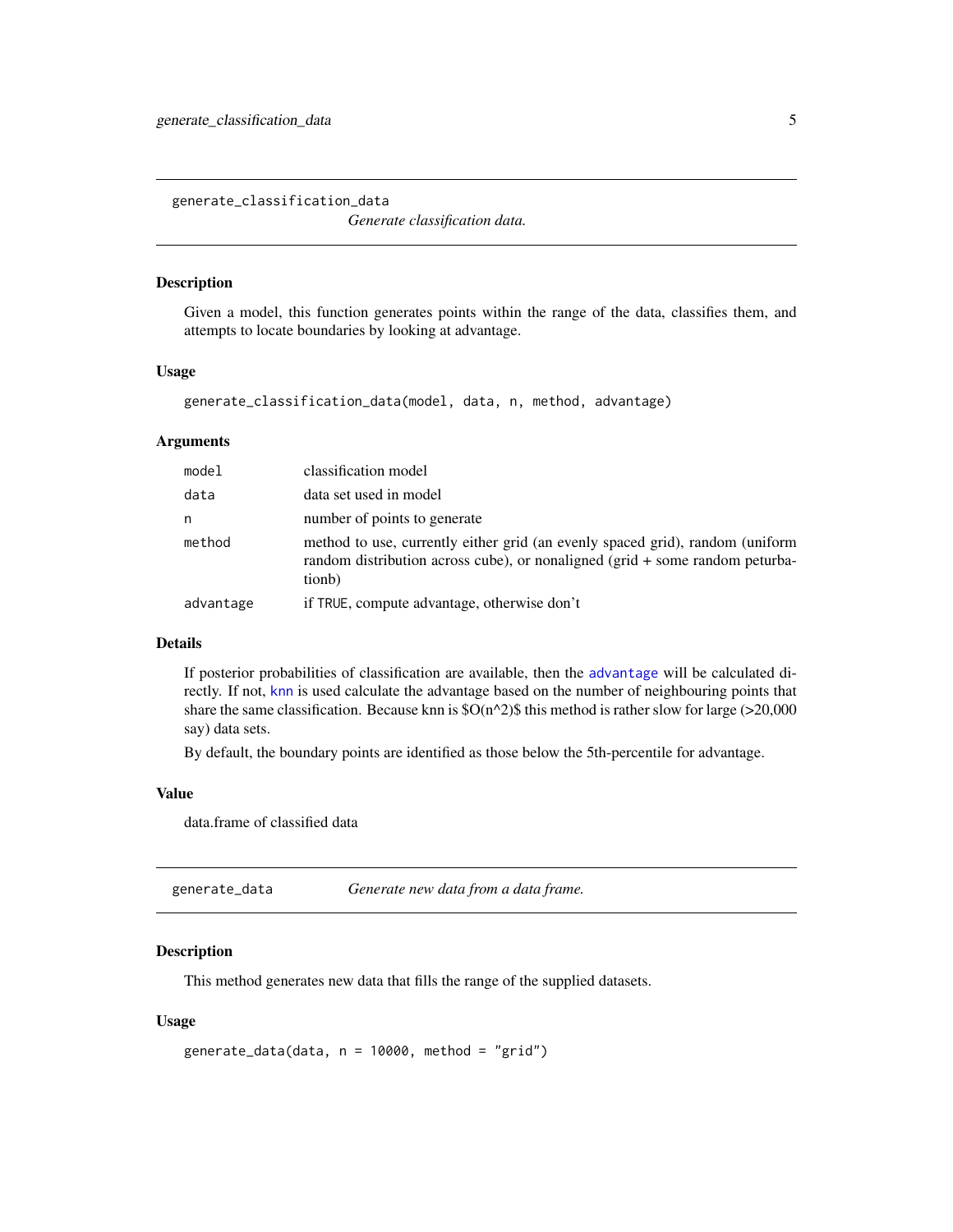<span id="page-5-0"></span>6 olives and the set of the set of the set of the set of the set of the set of the set of the set of the set of the set of the set of the set of the set of the set of the set of the set of the set of the set of the set of

#### Arguments

| data   | data frame                         |
|--------|------------------------------------|
| n      | desired number of new observations |
| method | method to use, see simvar          |

knnf *A wrapper function for* [knn](#page-0-0) *to allow use with classifly.*

#### Description

A wrapper function for [knn](#page-0-0) to allow use with classifly.

#### Usage

knnf(formula, data, k = 2)

#### Arguments

| formula | classification formula      |
|---------|-----------------------------|
| data    | training data set           |
| k       | number of neighbours to use |

| olives | Olives |
|--------|--------|
|--------|--------|

#### Description

The olive oil data consists of the percentage composition of 8 fatty acids (palmitic, palmitoleic, stearic, oleic, linoleic, linolenic, arachidic, eicosenoic) found in the lipid fraction of 572 Italian olive oils. There are 9 collection areas, 4 from southern Italy (North and South Apulia, Calabria, Sicily), two from Sardinia (Inland and Coastal) and 3 from northern Italy (Umbria, East and West Liguria).

#### Format

A data frame with 244 rows and 7 variables

#### References

Forina, M. and Armanino, C. and Lanteri, S. and Tiscornia, E., Classification of olive oils from their fatty acid composition, 1983, in Food Research and Data Analysis, edited by Martens, H. and Russwurm Jr, H, pages 189-214.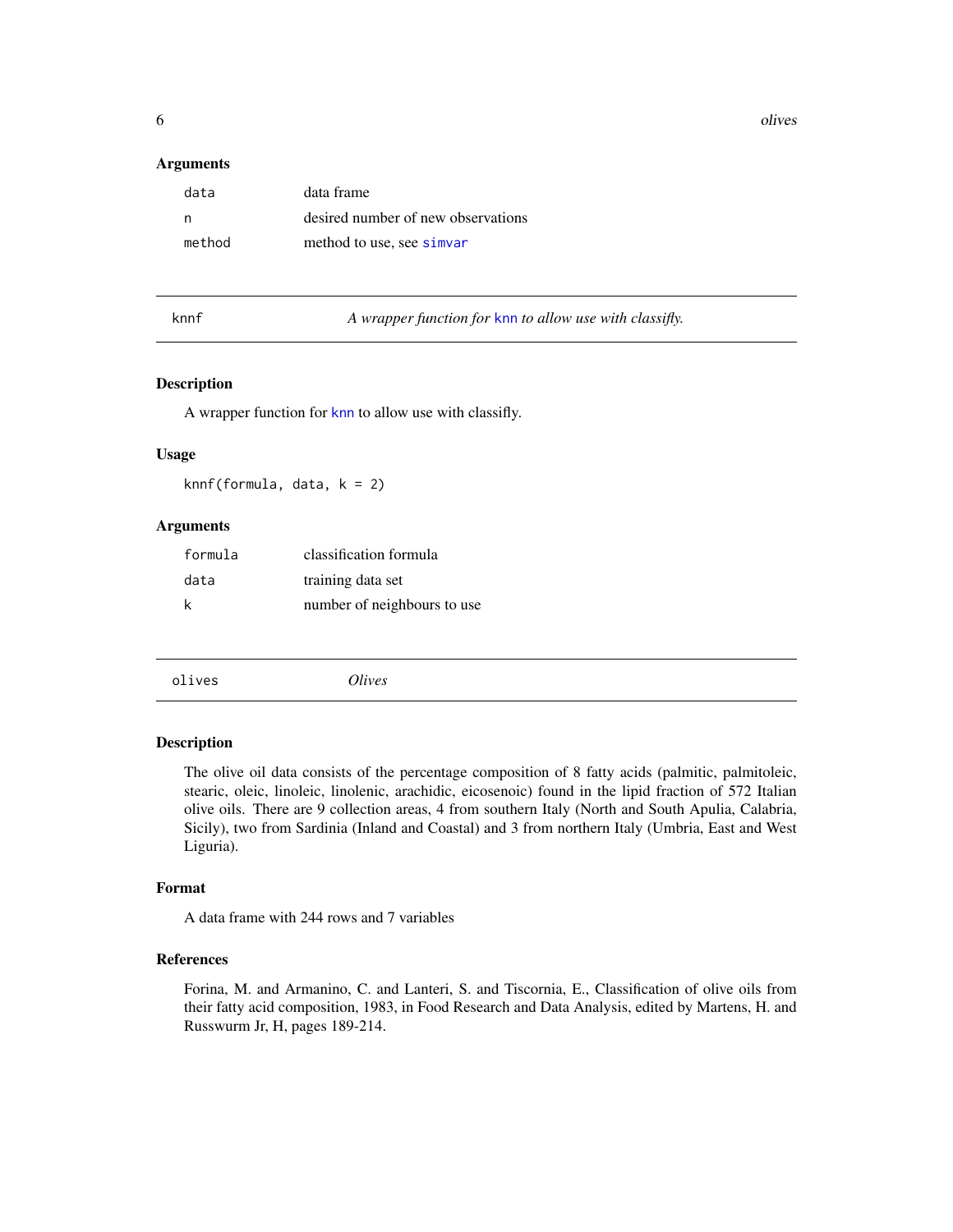<span id="page-6-0"></span>

#### Description

Every classification method seems to provide a slighly different way of retrieving the posterior probability of group membership. This function provides a common interface to all of them

#### Usage

posterior(model, data)

#### Arguments

model model object data data set used in model

<span id="page-6-1"></span>simvar *Simulate observations from a vector*

#### Description

Given a vector of data this function will simulate data that could have come from that vector.

#### Usage

 $simar(x, n = 10, method = "grid")$ 

#### Arguments

| X      | data vector                                            |
|--------|--------------------------------------------------------|
| - n    | desired number of points (will not always be achieved) |
| method | grid simulation method. See details.                   |

#### Details

There are three methods to choose from:

- nonaligned (default): grid + some random peturbation
- grid: grid of evenly spaced observations. If a factor, all levels in a factor will be used, regardless of n
- random: a random uniform sample from the range of the variable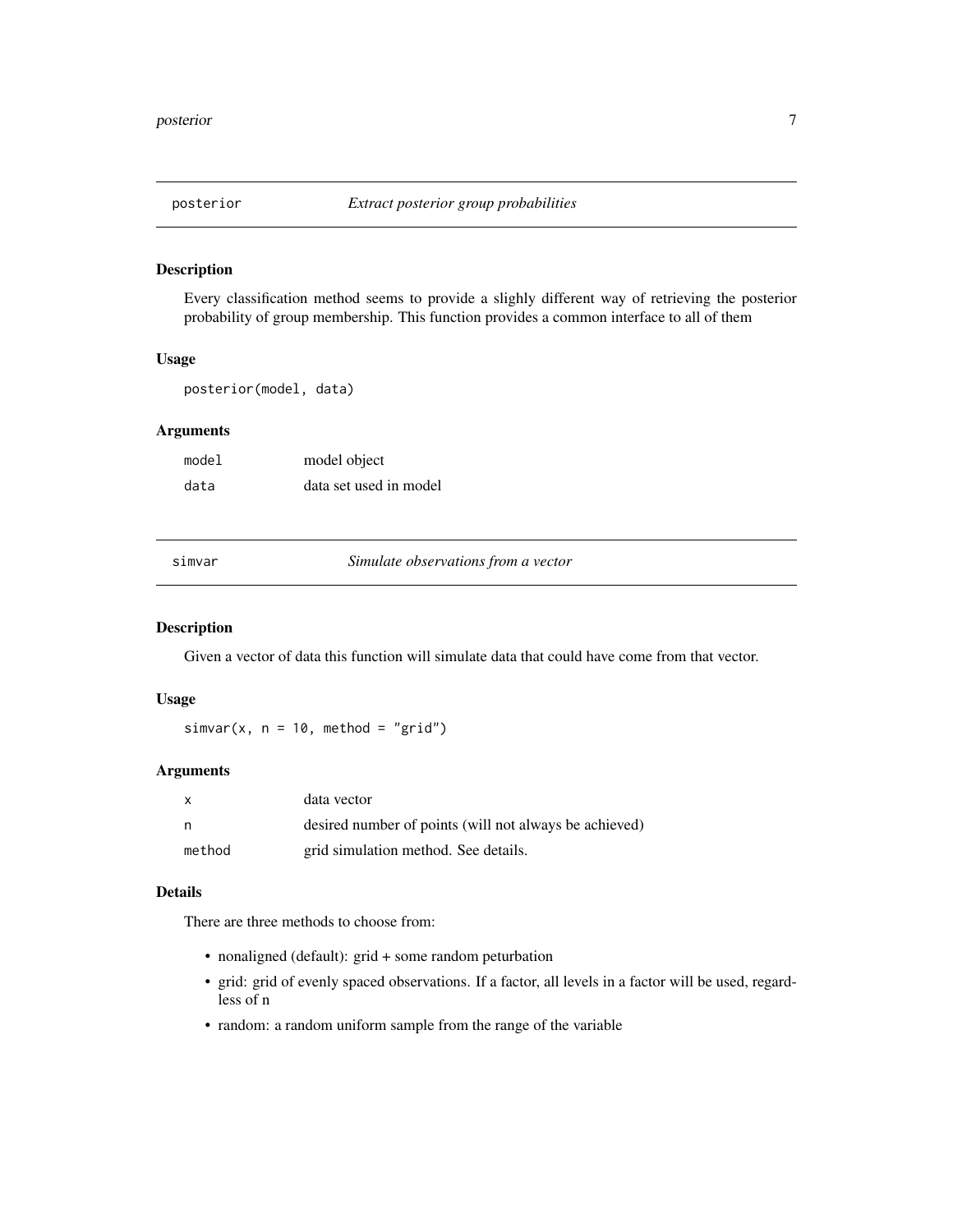<span id="page-7-0"></span>

#### Description

Due to the way that most model objects are stored, you also need to supply the data set you used with the original data set. It currently doesn't support models fitted without using a data argument.

#### Usage

variables(model)

#### Arguments

model model object

#### Value

list containing response and predictor variables